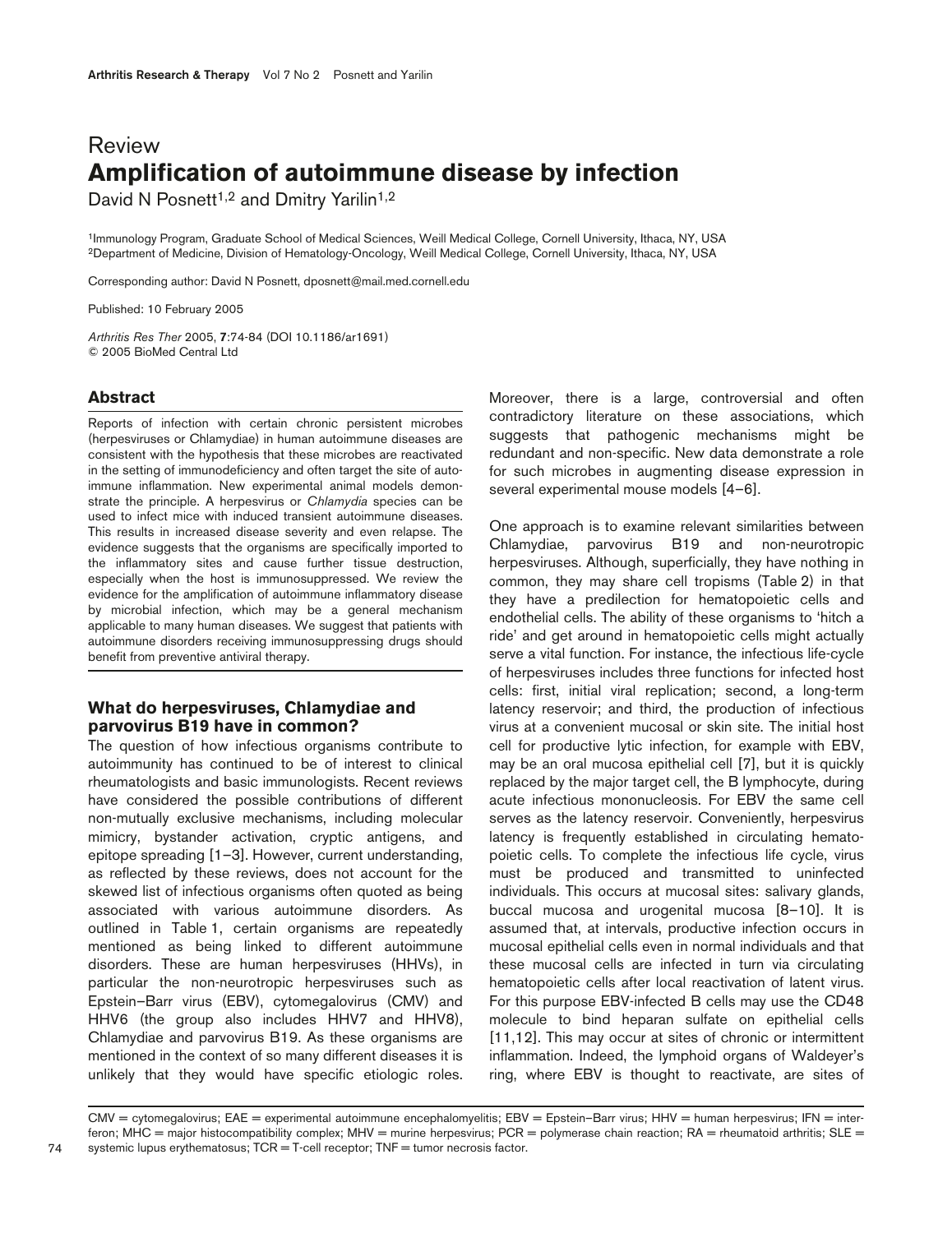## **Table 1**

## **Disease associations**

| <b>Disease</b>               | EBV                              | <b>CMV</b>                       | HHV6            | HHV7    | HHV8             | Chlamydia<br>trachomatis | Chlamydia<br>pneumoniae | <b>PV B19</b>                    | References              |
|------------------------------|----------------------------------|----------------------------------|-----------------|---------|------------------|--------------------------|-------------------------|----------------------------------|-------------------------|
| <b>SLE</b>                   | $+a$                             | $+^{\rm b}$                      | $\! + \!\!\!\!$ |         | $^{+}$           |                          |                         | $\boldsymbol{+}$                 | $[127 - 133]$           |
| <b>RA</b>                    | $^{++}$                          | $^{++}$                          |                 |         | $\ddot{}$        | $^{++}$                  | $^{++}$                 | $^{++}$                          | [64,95,130,134]         |
| Sjoegren's disease           | $^{++}$                          |                                  | $^{++}$         |         |                  |                          |                         |                                  | [135, 136]              |
| Myocarditis                  | $+$                              | $\begin{array}{c} + \end{array}$ |                 |         |                  |                          | $^{+}$                  | $^{++}$                          | $[137 - 139]$           |
| <b>MS</b>                    | $\begin{array}{c} + \end{array}$ | $\ddot{}$                        | $^{++}$         |         |                  |                          | $^{++}$                 |                                  | $[91, 140 - 142]$       |
| T1DM <sup>c</sup>            | $^{+}$                           | $\ddot{}$                        |                 |         |                  |                          |                         |                                  | $[143]$                 |
| IgA nephritis                | $^{++}$                          | $++$                             |                 |         |                  |                          |                         |                                  | [144, 145]              |
| Guillain-Barré syndrome      | $^{+}$                           | $^{+}$                           |                 |         |                  |                          |                         |                                  | [146, 147]              |
| <b>Uveitis</b>               |                                  | $^{++}$                          |                 |         |                  | $^{+}$                   |                         |                                  | [148, 149]              |
| Reiter's syndrome            | $+$                              | $\ddot{}$                        |                 |         |                  | $^{++}$                  |                         |                                  | [64, 89]                |
| Polymyositis dermatomyositis |                                  | $\ddot{}$                        |                 |         | $\! + \!\!\!\!$  |                          |                         |                                  | $[130]$                 |
| Aplastic anemia              |                                  |                                  |                 |         |                  |                          |                         | $^{++}$                          | [66]                    |
| <b>ITP</b>                   | $^{+}$                           | $\ddot{}$                        |                 |         |                  |                          |                         | $\ddot{}$                        | [150, 151]              |
| Vasculitis                   | $+$                              | $\begin{array}{c} + \end{array}$ |                 |         | $\boldsymbol{+}$ |                          |                         | $^{++}$                          | $[130]$                 |
| Behcet's disease             |                                  |                                  |                 |         | $^{+}$           |                          |                         |                                  | $[130]$                 |
| Giant cell arteritis         |                                  |                                  |                 |         |                  |                          | $++?$                   | $\begin{array}{c} + \end{array}$ | [152, 153]              |
| Scleroderma                  |                                  | $\ddot{}$                        |                 |         |                  |                          |                         | $\ddot{}$                        | [154, 155]              |
| Glomerulonephritis           | $^{++}$                          |                                  |                 |         |                  |                          |                         | $^{++}$                          | $[144, 145, 156 - 158]$ |
| Autoimmune infertility       |                                  |                                  |                 |         |                  | $^{+}$                   |                         |                                  | [159, 160]              |
| Psoriais                     |                                  | $\ddot{}$                        |                 |         |                  |                          |                         |                                  | [161]                   |
| Pityriasis rosea             |                                  |                                  | $^{++}$         | $^{++}$ |                  |                          |                         |                                  | [162]                   |
| Atherosclerosis              | $\hbox{+}$                       | $\ddot{}$                        |                 |         |                  |                          | $^{++}$                 |                                  | $[98]$                  |
| Leprosy                      | $+$                              | $\ddot{}$                        |                 |         |                  |                          |                         |                                  | [102, 103, 163]         |
| After transplant             | $++d$                            | $++^d$                           | $\ddot{}$       | $^{+}$  | $\ddot{}$        | $\ddot{}$                | $\ddot{}$               |                                  | $[123, 124, 164 - 173]$ |

aAssociations that include some form of documented presence (by culture, electron microscopy, immunohistochemistry, PCR or *in situ* hybridization) of the microbe in autoimmune target tissues are indicated by ++. Other associations are indicated by +. Note that the references are not comprehensive and omit most of the contradictory literature; the purpose was to look for evidence of microbial presence specifically in the autoimmune target tissues.

bCMV in SLE is often a complication from immunosuppressive therapy causing colitis, ileitis, retinitis, pneumonitis or vasculitis, but infection can also occur before therapy. It is unclear whether infection occurs on top of a pre-existing autoimmune lesion in an autoimmune tissue (for example skin or kidney). In settings of viral reactivation due to immunosuppression, the virus may be expressed ubiquitously and we were therefore more interested in reports in which expression was limited to an autoimmune target tissue.

cA recent review lists up to six viruses associated with type I diabetes mellitus (T1DM), but we focus here only on those mentioned repeatedly in association with a wide variety of autoimmune disorders.

dPTLD (post-transfusion lymphoproliferative disease) represents a spectrum of disorders in which lymphocytes (predominantly B cells) infiltrate the allo-transplant organ. PTLD can evolve from a condition that is reversible upon cessation of immunosuppression, to an irreversible monoclonal lymphoma. Productive herpesvirus infections, especially EBV and CMV, occur *in situ* in allotransplants. By contrast, EBV is not usually present in rejected transplant tissues. Chlamydiae can cause infectious complications in severely immunodeficient transplant patients but do not directly infiltrate the transplanted tissues.

CMV, cytomegalovirus; EBV, Epstein–Barr virus; HHV, human herpesvirus; ITP, immune thrombocytopenia; MS, multiple sclerosis; PV, parvovirus; RA, rheumatoid arthritis; SLE, systemic lupus erythematosus.

physiologic chronic inflammation. Other such sites of physiologic inflammation include the gastrointestinal mucosa and certain types of urogenital mucosa such as the cervical transitional mucosa [12].

Low-grade histological inflammation of the prostate may be more common than is generally thought [13], and was noted in 66% of autopsies of men over the age 40 in one study [14] and in all men with benign prostate hypertrophy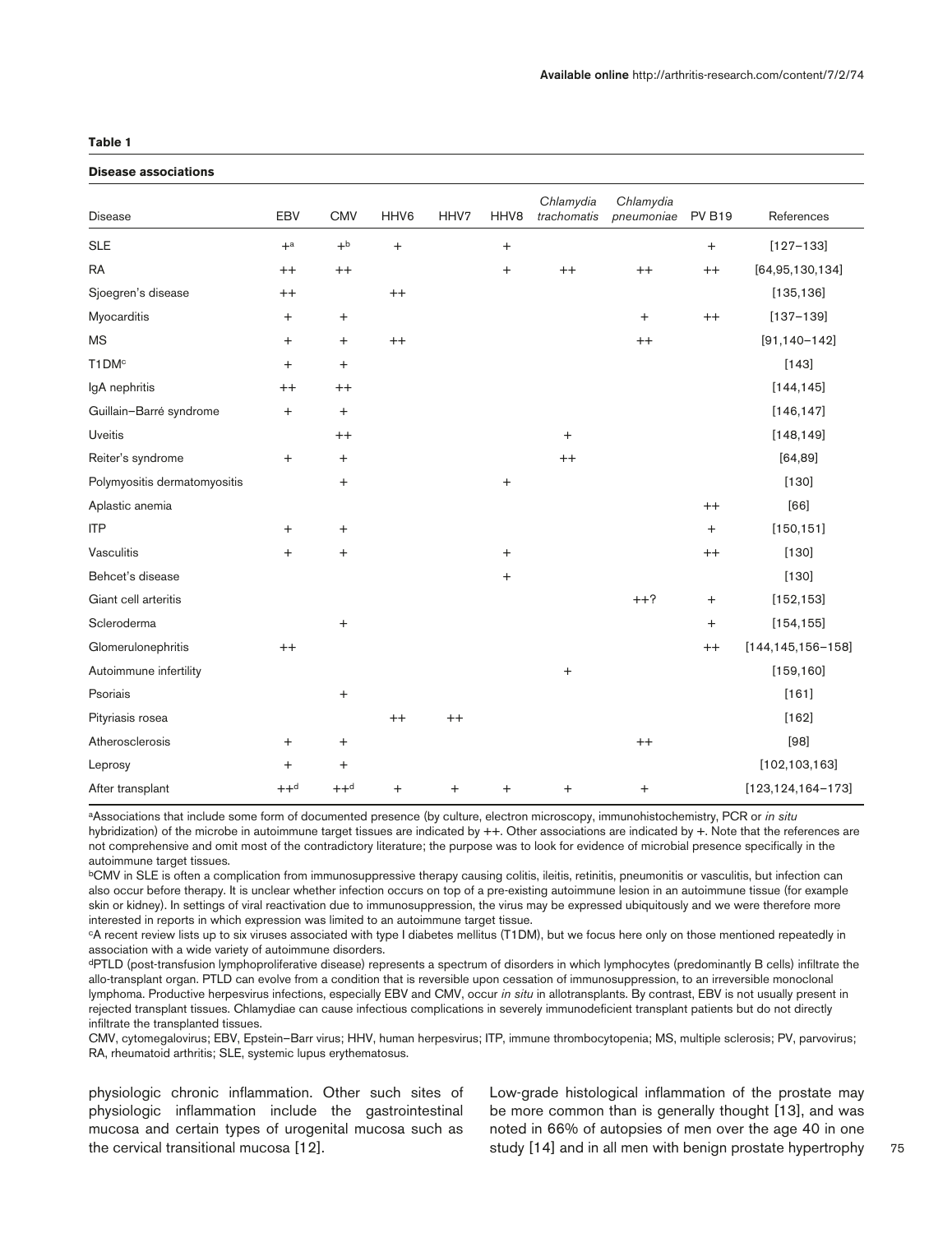#### **Table 2**

#### **Characteristics of human herpesviruses, Chlamydiae and parvovirus**

| Organism              | Receptors                                   | Main<br>cellular tropism | Proposed<br>latency cell | Other<br>tropism | References |  |  |  |  |  |
|-----------------------|---------------------------------------------|--------------------------|--------------------------|------------------|------------|--|--|--|--|--|
| EBV                   | CD21, MHC-II, $\alpha$ 5 $\beta$ 1 integrin | В                        | B                        | EPC, EC          | [8]        |  |  |  |  |  |
| <b>CMV</b>            | <b>EGFR</b>                                 | M/M                      | $M/M$ ; EC               | N, EPC, EC       | $[174]$    |  |  |  |  |  |
| HHV <sub>6</sub>      | $CD46+$                                     | M/M, T, B                | M/M                      | N, EPC           | $[175]$    |  |  |  |  |  |
| HHV7                  | CD4 <sup>+</sup> heparan sulfate receptor   |                          | M/M                      | N, EPC, EC       | [176, 177] |  |  |  |  |  |
| HHV <sub>8</sub>      | Heparan sulfate receptor, EGFR              | EC, M/M, B, T            | B                        | N, EPC           | [174, 178] |  |  |  |  |  |
| Chlamydia pneumoniae  | Heparan sulfate receptor                    | M/M                      |                          | EC,EPC           | $[179]$    |  |  |  |  |  |
| Chlamydia trachomatis |                                             | M/M                      |                          | EC,EPC           |            |  |  |  |  |  |
| Parvovirus B19        | Erythrocyte P antigen                       | Erythroid precursors     |                          | EC               | [66, 67]   |  |  |  |  |  |

B, B cells; CMV, cytomegalovirus; EBV, Epstein–Barr virus; EC, endothelial cells; EGFR, epidermal growth factor receptor; EPC, epithelial cells; HHV, human herpesvirus; MHC, major histocompatibility complex; M/M, myelomonocytic cells; N, neural cells; T, T cells.

[15]. Discrete focal inflammation of clinically normal salivary glands has also been noted [16]. Finally, asymptomatic airway inflammation is common and can be elicited by ubiquitous stimuli such as smoke or smog [17,18]. Herpesviruses must have evolved a way of migrating to such mucosal sites, perhaps by taking advantage of inflammatory cells that go there naturally. A possible unintended sequel is that inflammatory cells may also migrate to internal sites of inflammation, such as the synovium of an arthritic patient. Reactivation of virus at these sites does not serve the purpose of the virus but may aggravate the disease process. The prediction from this model is that any organism that uses hematopoietic inflammatory cells to migrate to a site of inflammation can be reactivated in autoimmune target tissues. Thus, there need not be a specific organism associated with a specific disease.

## **Herpesviruses**

How well does this model fit for the organisms listed in Table 1? EBV (HHV4) is well known to infect resting B lymphocytes. CD27–, CD5–, IgD– memory B cells later provide a latency reservoir [8,19]. There are estimates that 1 in 105 to 1 in 106 B cells carry latent EBV in normal adults [20]. Upon reactivation of EBV in the lymphoid tissue of Waldeyer's ring [8], shedding occurs from the oral mucosa. Although not yet proven, it is possible that mucosal epithelial cells adjacent to these lymphoid organs produce infectious virus [11,21]. Indeed, EBV can infect several cell types other than B cells, including endothelial cells [22], follicular dendritic cell lines [23], T lymphoma cells in hemophagocytic syndrome [24], smooth muscle tumor cells in immunosuppressed hosts [25] and synoviocytes from patients with rheumatoid arthritis (RA) [26–28].

Acute lytic infection with CMV (HHV5) occurs in monocytes in the blood, and a latency reservoir is established in circulating myelomonocytic cells and their CD33+ CD34+ bone marrow progenitors [29–31]. About 0.01 to 0.004% of mononuclear cells from peripheral blood donors, who had received granulocyte colonystimulating factor mobilization for transplant purposes, contained the viral genome [32]. CMV can also infect dendritic cells [33,34] and endothelial cells, and may establish a latency reservoir in these cells too [30]. Lytic infection can involve epithelial cells, fibroblasts, stromal cells, neuronal cells, smooth muscle cells and hepatocytes in infected target tissues. CMV seems to be reactivated from latency by allostimulation [29,35]. Perhaps reactivation also occurs by immune stimulation at a mucosal site where CMV is excreted, such as the salivary glands, the lactating mammary glands or the urogenital tract [10,36,37], allowing both horizontal sexual transmission and vertical transmission to the newborn infant. Tumor necrosis factor-α (TNF-α) can substitute for allostimulation in inducing expression of the CMV IE-1 gene [29,38], but for complete CMV reactivation it is likely that other checkpoints must be overcome [39], perhaps regulated by other cytokines such as interleukin-13 and granulocyte/macrophage colony-stimulating factor, which are known to promote the replication of human CMV [38]. Moreover, CMV has evolved its own specialized CCchemokine gene, MCK-2. The presence of MCK-2 results in greater inflammatory responses and enables CMV shedding in the salivary glands [40,41].

HHV6 infects cells of the myelomonocytic lineage both acutely and then latently. This includes bone marrow progenitors and myelomonocytic cells in peripheral blood [42–45]. HHV6 also has tropism for T cells, B cells, natural killer cells (viral subgroup A) and dendritic cells [45]. Finally, lytic infection can occur in many other cell types including neurons, muscle cells and epithelial cells. The last of these probably allow productive infection at a mucosal site, such as the salivary glands [46–48].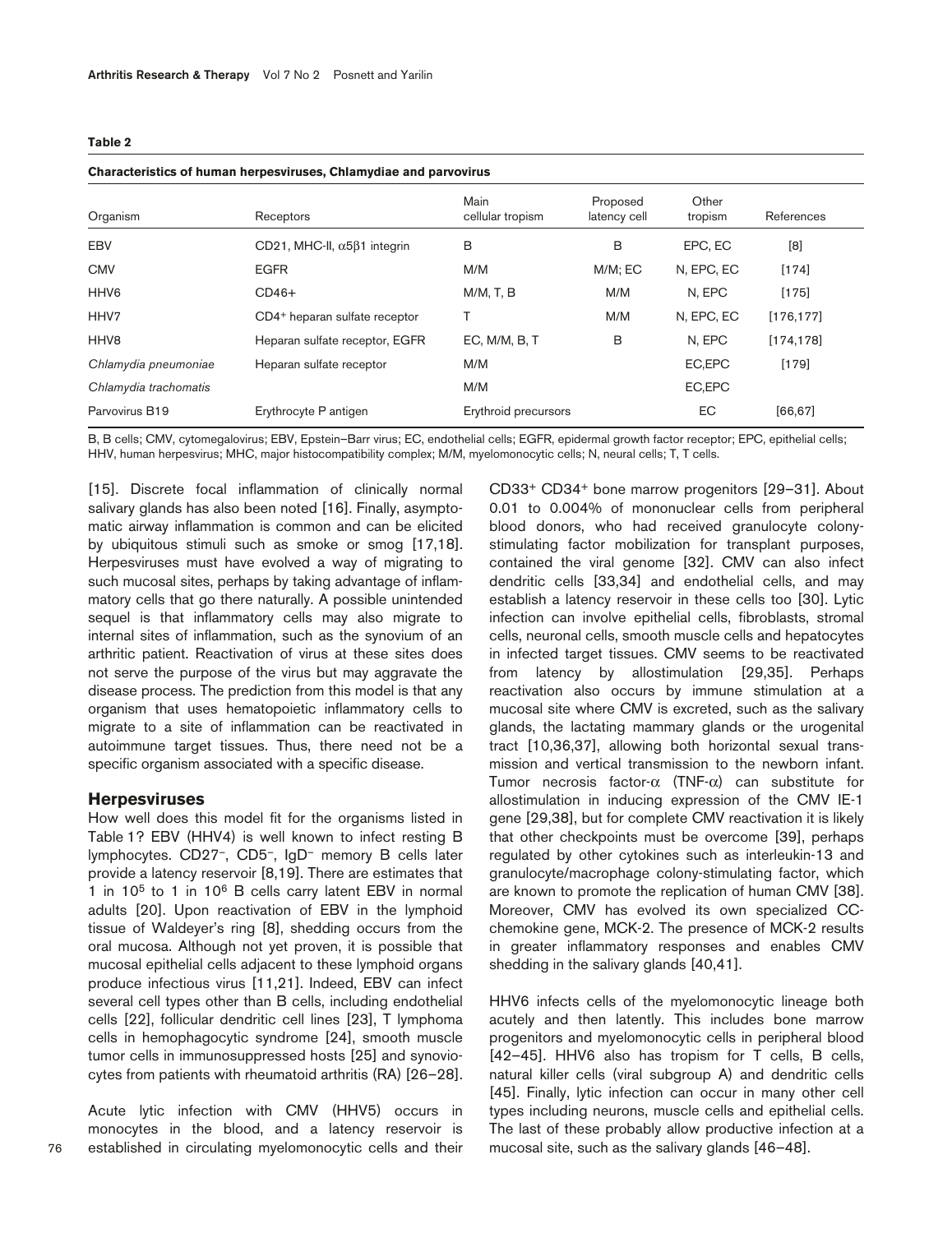HHV7 may infect predominantly T cells but also myelomonocytic cells [49–51]. Like other herpesviruses it can infect epithelial and endothelial cells. Salivary glands are a major site of production of HHV7 [9,52]. HHV6 and HHV7 antigenemia occurs in the setting of CMV reactivation in transplant patients [53].

Finally, HHV8 targets myelomonocytic cells, lymphocytes and endothelial cells [54,55]. There may be a latency reservoir in B cells and circulating monocytes. Epithelial cells can also be infected and HHV8 is detected in the saliva of asymptomatic persons [9,52,56].

The cellular receptors used for herpesviral entry and fusion are often expressed ubiquitously (Table 2) and do not completely explain the targeted cell types. Just because a receptor is known does not mean it is the only one. CD21 and major histocompatibility complex (MHC) class II are known EBV receptors on B cells but  $\alpha_5\beta_1$  integrin is a receptor for entry into polarized tongue and nasopharyngeal epithelial cells [7]. Nevertheless, there is a recurrent pattern in that these  $β$ - and γ-herpesviruses establish latency in hematopoietic cells and are reactivated for production of infectious virus at a suitable mucosal site. To some extent this may also apply to  $\alpha$ -herpesviruses, although their distinguishing feature is tropism for, and latency in, neuronal cells and host-to-host transmission through skin lesions.

## **Chlamydiae**

Chlamydiae are bacteria that live within vacuoles in eukaryotic cells. Acute infections target mucosal cell surfaces (lung, genital tract or eye). Persistence for many years is common, and studies in mouse models have shown that quiescent organisms can be reactivated [57,58]. Host cells include endothelial cells (*Chlamydia pneumoniae*) and epithelial cells (*Chlamydia trachomatis*). Circulating monocytes also carry Chlamydiae and may serve to disseminate the organism [59,60]. *In vitro*, small amounts of interferon-γ (IFN-γ) arrest chlamydial development and promote a morphologically distinguishable persistent form. This is reversible in the presence of excess tryptophan [57,61]. Thus, it is thought that IFN-γ limits available intracellular pools of tryptophan for the bacteria without affecting their viability and that this occurs via the tryptophan decyclizing enzyme indoleamine 2,3-dioxygenase. However, not all Chlamydiae are dependent on exogenous tryptophan: serovars D–K of *Chlamydia trachomatis*, with urogenital rather than ocular tropism, possess *trp*RBA, a tryptophan synthase gene cluster, and can synthesize tryptophan from indole substrates produced by vaginal microbial flora [62]. In IFN-γ knockout mice, and even more so in mice with severe combined immunodeficiency, *C. trachomatis* (strain MoPn) disseminates to various tissues from the genital tract and infection fails to resolve [63]. Thus, as

with the Herpesviruses, the host inflammatory response can control the persistence of Chlamydiae, although the mechanistic details differ. The proinflammatory cytokine mix present in the arthritic synovium may promote the local persistence of Chlamydiae [57,61,64,65].

## **Parvovirus B19**

With parvovirus B19, acute infection occurs in the upper respiratory tract [66,67]. At least 50% of the general population have been exposed and have detectable IgG antibodies. There are three clinical syndromes: fifth disease (erythema infectiosum), hydrops fetalis, and transient aplastic crisis/pure red cell aplasia. The latter led to the discovery that parvovirus B19 has exquisite cell tropism for early erythroid cells and progenitors, resulting in a cytopathic effect in giant pro-normoblasts [66]. However, anemia develops primarily when red cell turnover is increased, as in patients with chronic hemolysis. The virus uses globoside or erythrocyte P antigen to gain entry to these cells. Although the receptor is present on other cells, including megakaryocytes and endothelial cells, productive infection is restricted to pronormoblasts [66]. Parvoviruses of other animal species infect lymphocytes and monocytes, but this has not been shown for B19 in humans. A reticuloendothelial site for B19 infection remains a possibility (N. Young, personal communication). Parvovirus B19 is a single-stranded DNA virus that does not enter typical latency or become integrated in the host cell genome. However, persistence of the organism does occur.

In the original description [68], viremia was described in healthy asymptomatic blood donors. By nested PCR, parvovirus DNA was found in bone marrow from 4 of 45 random cadavers [69]. It is also known that the virus can be transmitted by blood products [70]. Virus can 'persist' in normal and immunodeficient patients without clinical evidence of disease [70,71]. Patients with congenital immunodeficiency, children with leukemia during or after chemotherapy, patients with AIDS, and transplant recipients may suffer persistent parvovirus B19 infection and the viral DNA load can be as high as in acute infection [66]. Cryptic infection with low-grade viral replication in normal hosts [72] may explain why B19 DNA is found in the bone marrow of patients with arthritis [73], some of whom may have B19 DNA in the synovium and the synovial fluid [74–76] and occasionally viral DNA is widespread including in the serum and skin [77].

The pathogenic role of viral DNA in the synovium is debated because control samples from osteoarthritis patients, or patients with recent joint trauma, also contained B19 DNA. While transgenic expression of nonstructural protein-1 (NS1) of parvovirus B19 in C57Bl/6 mice did not result in spontaneous arthritis, it did render mice of a resistant genetic background susceptible to collagen-induced arthritis [78]. In these mice NS1 was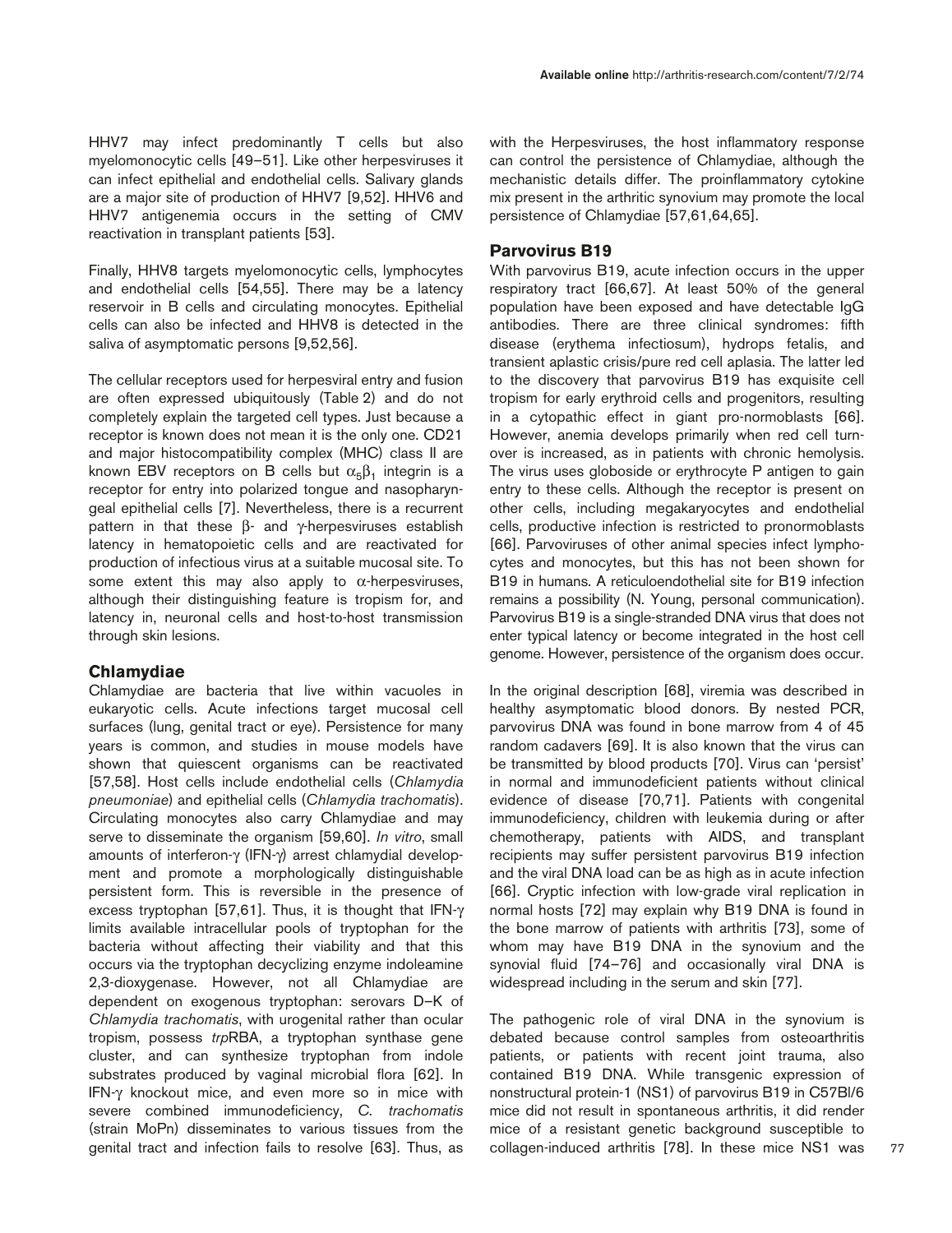expressed in the synovium after arthritis induction. There are further associations where B19 DNA has been found in the relevant tissues, for example hepatitis, myocarditis and various types of vasculitis [67].

Perhaps cryptic infection is normally contained in the presence of neutralizing antibodies, which are present in many sera and can be administered therapeutically in the form of intravenous immunoglobulin to immunodeficient patients [66]. It is not known whether this virus uses hematopoietic cells for dissemination within the body, nor is it known where or how the virus is excreted for dissemination to new hosts. Data are also lacking on whether the inflammatory milieu might influence viral replication. Autoimmunity associated with parvovirus B12 infection (Table 1) is thought to be due to immune complexes, cross-reactive antibodies, immune dysregulation or the production of inflammatory cytokines [79–82]. Overall, the data on this virus are not as strong as those for herpesviruses and Chlamydiae in support of the hypothesis proposed herein.

## **Circumstantial evidence for the hypothesis**

In summary, it is possible that both herpesviruses and Chlamydiae gain access to sites of chronic tissue inflammation through a Trojan horse mechanism, because the influx of inflammatory hematopoietic cells will include a small number of cells that carry these organisms in dormant forms. There is some circumstantial evidence for this hypothesis. First, several studies aimed at discovering the autoantigen in human autoimmune diseases have used TCR repertoire analysis. In several instances, expanded CD4 and CD8 clones were found. Although investigators had invariably been hunting for autoantigen-reactive clones, the only specificities that have been uncovered are herpesvirus antigens! For example, CD4 clones from RA synovia examined by Li and colleagues were 'autoreactive' with EBV-transformed B cell lines [83]. CD8 clones in psoriatic arthritis bore the signature TCR BV CDRIII region of T cells specific for BMLF1 of EBV [84]. CD8 clones from RA synovia characterized by Bonneville and colleagues in a series of elegant studies were reactive with latent and lytic viral antigens, including BZLF1 and BMLF1 [85,86]. Curiously, the EBV antigens identified were often lytic gene products. This implied that productive viral infection might have occurred in the synovium.

These results were corroborated by using MHC class I tetramers, specifically EBV and CMV peptides bound to HLA-A2. Synovial T cells specific for herpesvirus antigens were found enriched in the synovium in comparison with blood obtained at the same time from the same patient [87,88]. Finally, these studies revealed that the concentration of herpes-specific T cells in the inflammatory synovium was not disease specific. This phenomenon was observed in RA, in psoriatic arthritis, in

ankylosing spondylitis, in uveitis, and in multiple sclerosis, where target tissues were also enriched in CMV-specific and EBV-specific T cells [89]. In this context the much touted association of a disease such as multiple sclerosis with HHV-6 or *Chlamydia* [90,91] is less puzzling. As with CMV and EBV, these organisms may reactivate within the autoimmune target tissue.

Whether herpesviruses are produced *in situ* in autoimmune target tissues has been examined in several studies [26–28]. Koide and colleagues were able to culture infectious EBV from RA synoviocytes obtained *ex vivo* [26]. Takeda and colleagues provided immunohistological and *in situ* hybridization studies in support of productive viral infection in RA synovia [27]. Many studies have provided serological evidence of productive EBV infection in RA, and also for HHV6 and CMV [92,93]. Productive infection by EBV in the oral mucosa is significantly increased in RA in comparison with normal subjects [92]. Finally, PCR studies for viral DNA and RNA in RA synovia have yielded contradictory results [28,94,95]. However, negative results can easily be explained by the rapid and efficient clearance of virus-infected cells by a competent immune system. Some samples that were negative by PCR were nevertheless enriched for EBV-specific CD8 cells [94].

As discussed, T cells specific for lytic viral antigens can accumulate in the inflammatory target tissues in several autoimmune diseases. However, this is not specific to autoimmunity. It might also occur in other inflammatory lesions, including atherosclerotic plaques for example [96–98]. The association between herpesvirus infection of the arterial wall and atherosclerosis is striking for Marek's disease in chickens [99]. Infection of apoE–/– mice with a murine γ-herpesvirus accelerates atherosclerosis, and viral mRNA is present in the aorta [100]. There may be other examples, as suggested by unusual reports such as the detection of EBV by PCR and immunohistochemistry in fibroadenomas of the breast in immunosuppressed hosts [101], and the association of EBV with leprosy [102,103].

The key question is whether this matters for disease progression. If these microbes aggravate disease by superimposed infection, antimicrobial therapy would be predicted to halt disease progression. This question has now been addressed in animal models.

## **Murine models to test the hypothesis**

Murine herpesvirus (MHV)-68 is a mouse gamma herpesvirus. It most closely resembles EBV and HHV8 and is a natural pathogen of small rodents. This virus has now been used to infect mice with transiently induced arthritis [4] using serum transferred from K/BxN mice [104]. Normally, a clinically severe but transient inflammatory arthritis develops within 2 days and resolves after 3 to 4 weeks.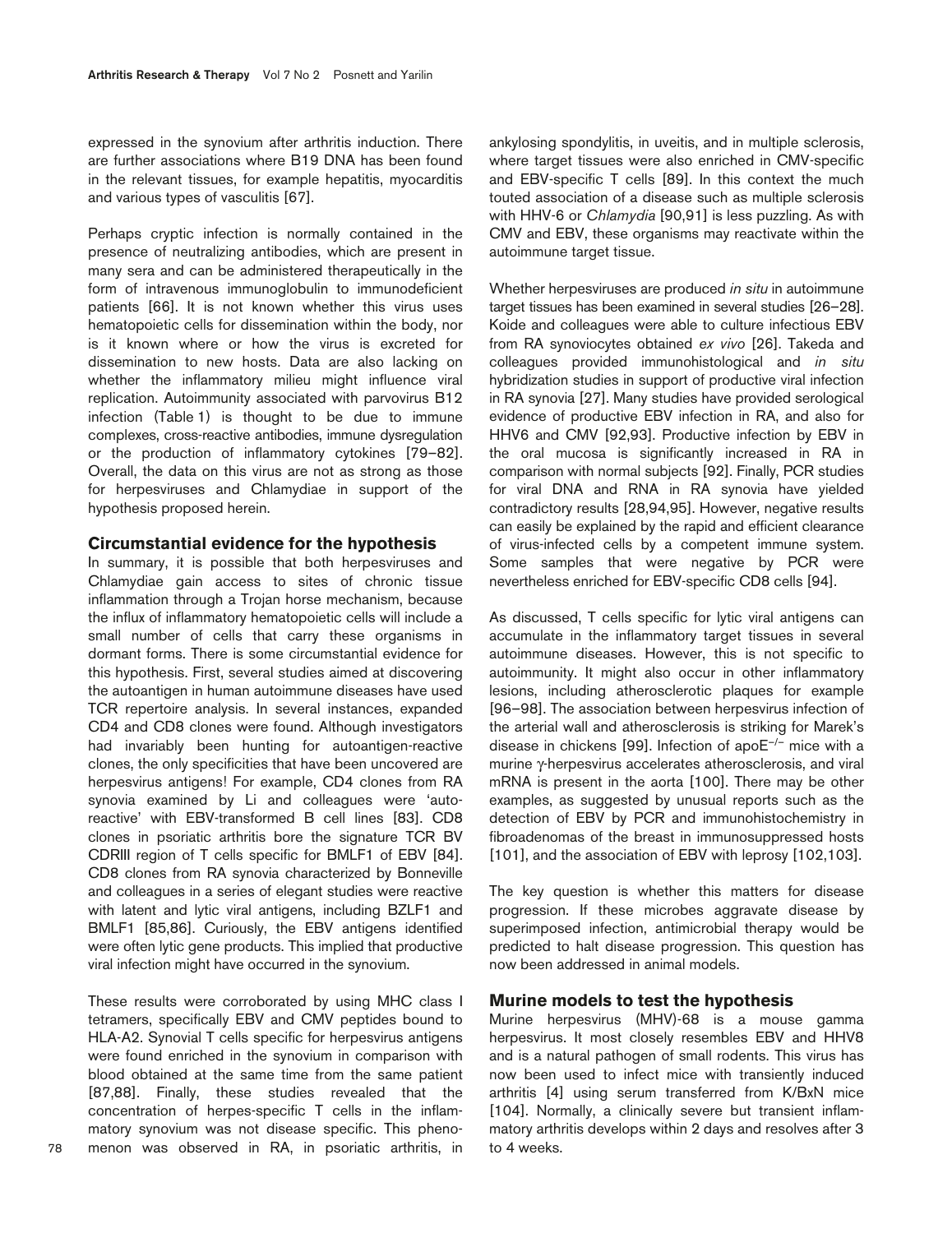The course of this transient arthritis was aggravated and prolonged by infection with MHV-68 given 2 to 5 days after arthritis induction [4]. In immunocompetent mice the disease remained transient, but in severely immunocompromised mice a relapse of arthritis was observed. The relapse was due to lytic viral infection in synovial tissues of recovering arthritic, but not normal, joints in the same animal. Infection was demonstrated by PCR, immunohistochemistry and electron microscopy. Virusspecific T cells were enriched in the affected joints. Clinical relapse of arthritis could be inhibited with an antiviral drug, cidofovir, known to be active against MHV-68. Latent infection could be reactivated in the synovium when normal mice, latently infected with MHV-68, were treated with Cytoxan. This was associated with increased arthritis and viral antigens in the synovium by immunohistochemistry. These data strongly suggest that a herpesvirus infection can be imported to the inflammatory site of an autoimmune target tissue. Genuine viral infection is established, and this alters the course of the autoimmune disease.

MHV-68 infection is also known to exacerbate experimental autoimmune encephalomyelitis (EAE) in mice, an experimental mouse model for multiple sclerosis [5]. The mechanism by which the virus altered disease expression was not uncovered in this study. Although viral DNA was not detected in the diseased spinal cords, this might have been due to insufficient sensitivity of the assays. In an immunocompetent host, as in these mice, virus-infected cells are instantly removed and only the telltale viral antigen-specific T cells remain as proof of what has happened.

*C. pneumoniae* was used to infect mice (intraperitoneally) on day 7 of EAE induction. *C. pneumoniae*, but not *C. trachomatis*, resulted in more severe neurological disease [6]. *C. pneumoniae*, usually present only in spleen and lungs, was found in the central nervous system by reverse transcriptase PCR and by immunohistochemical staining associated with perivascular lymphocytic infiltrates. In conclusion, several animal models, using herpesviruses or Chlamydiae, support our hypothesis.

# **Mechanisms of amplification of autoimmunity**

Imported infection as described above can theoretically have one of three effects: first, it can exacerbate ongoing disease leading to greater severity and duration; second, it can induce a relapse; or third, it can lead to chronic progressive disease. In the KxN arthritis model using the γherpesvirus MHV-68 [4], exacerbation of transient arthritis was observed in immunocompetent mice. Disease was also exacerbated in Cytoxan-treated immunodeficient mice, and in severely immunocompromised RAG1<sup>-/-</sup> mice a relapse due to lytic viral infection in the synovia was

observed. In EAE the same virus (MHV-68) exacerbated disease [5]. Only immunocompetent mice were examined and the observation period was not long enough to assess relapse or chronicity. These authors did not find lytic viral infection in the central nervous system by viral plaque assays or by PCR. For *C. pneumoniae* and EAE [6], exacerbation was also noted in immunocompetent mice, but relapse or chronicity was not examined. In that paper, *in vitro* responses to myelin basic protein, such as T cell proliferation and γ-IFN production, were measured. Mice with EAE plus *C. pneumoniae* infection had larger responses to myelin basic protein than mice with EAE alone, suggesting that autoimmune responses were amplified by the infection.

Our data from immune-suppressed mice showed extensive viral infection, with MHV-68 in the synovium involving all cell types including fibroblasts and synovial lining cells [4]. By electron microscopy many of these cells were lytically destroyed, extracellular free viral particles were abundant and polymorphonuclear cells ingesting viral particles were seen. This picture suggests lytic viral infection. In an immunocompetent mouse, this infection would presumably be contained by a cellular and a humoral immune response. A local antiviral immune response would no doubt contribute to autoimmune inflammation. Cytotoxic tissue damage, whether induced by cytotoxic T cells or due to lytic viral infection, would result in a proinflammatory milieu. Cytokines and chemokines could contribute to inflammation in a nonspecific way. However, infection might also release sequestered autoantigens and thus spread the repertoire of targeted autoantigens.

Indeed, Horwitz and colleagues have demonstrated bystander tissue destruction by Coxsackie virus in autoimmune diabetes [105]. As a result, sequestered autoantigen was released, which re-stimulated resting auto-reactive T cells in TCR transgenic mice, containing an overabundance of such T cells specific for an islet autoantigen. Both Coxsackie virus and the drug streptozotocin, an islet-damaging agent, had this effect [106]. Coxsackie virus is not a persistent or latent virus of hematopoietic cells. Mechanisms pertaining to the amplification of autoimmunity by MHV-68 or Chlamydiae might therefore differ and have not yet been rigorously examined.

In RA, studies need to be performed to examine whether viral infection with herpesviruses contributes to the emergence of new autoimmune responses. Of interest are responses to the following: collagen type II, proteoglycans and chondrocyte glycoprotein 39; nuclear lamins, topoisomerase II and RA33 antigen (heterogeneous nuclear ribonucleoprotein A2); cytoplasmic antigens such as anti-neutrophil cytoplasmic antibodies; extracellular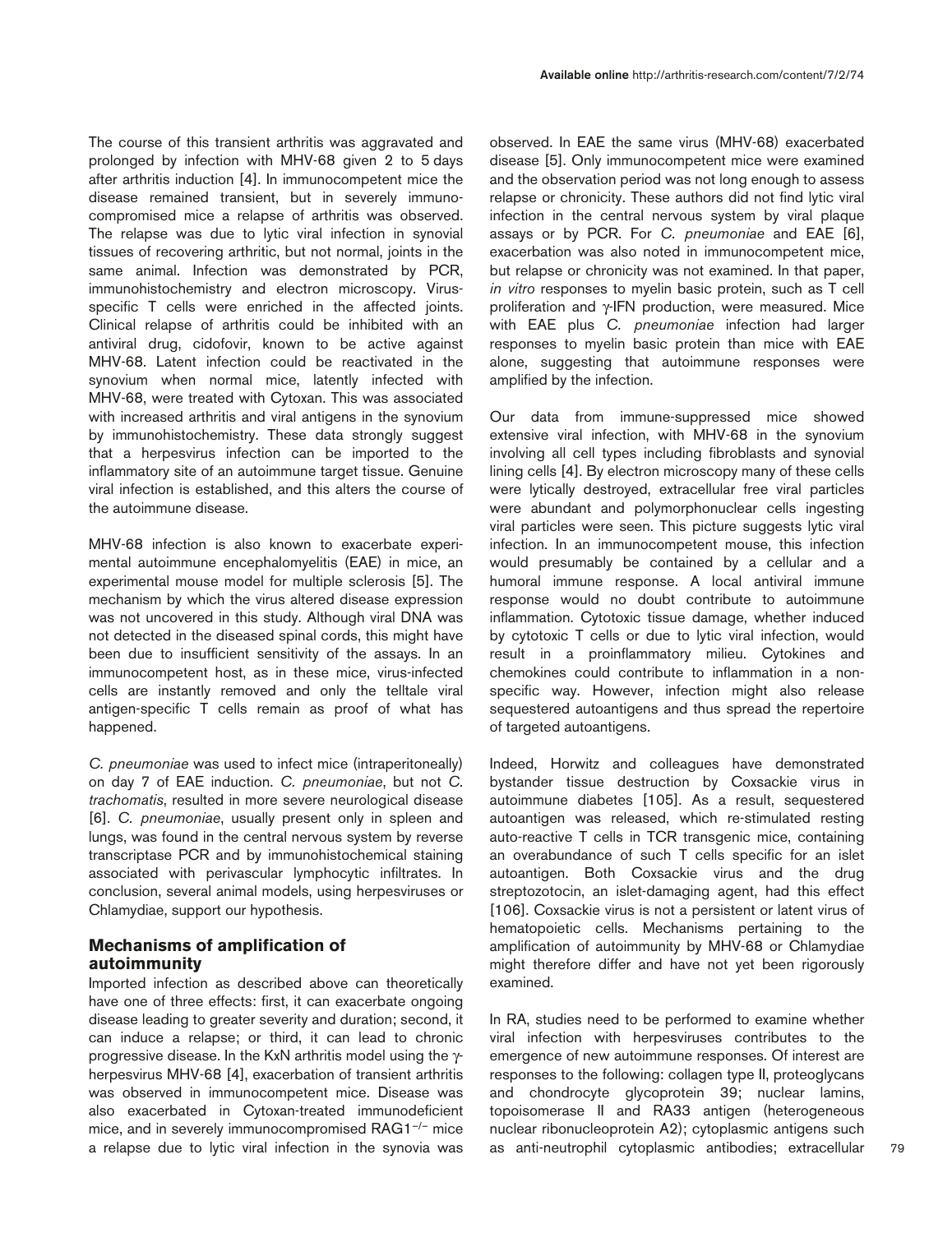antigens such as keratin and IgG, the target of typical rheumatoid factors; and apoptosis-related proteins such as annexin V, calpastatin, vimentin and filaggrin [107–115]. For the last two antigens, arginine is replaced by citrulline, a process that occurs during apoptosis and is catalyzed by peptidyl arginine deiminase [110]. One indication that immunosuppressive therapy, with potential reactivation of endogenous herpesviruses, is associated with the emergence of new antibody specificities, has been published. In patients with RA (726 paired samples), initial drug therapy (often methotrexate) was associated with a change from a negative to a positive antinuclear antibody test in 12.5% [116].

## **Antimicrobials for autoimmunity?**

The implication from these studies is that it may be time to design trials of antimicrobial drugs for selected patients with autoimmune diseases such as RA. It is already common practice to treat transplant patients and cancer patients receiving strong immunosuppressive drugs with acyclovir or valacyclovir, to prevent the reactivation of CMV and EBV. Whether patients with autoimmune diseases, such as RA and systemic lupus erythematosus (SLE), on immunosuppressive drugs such as methotrexate, azathioprine or cytoxan could also benefit from antiviral drugs need to evaluated. The occurrence of EBVrelated lymphomas in methotrexate-treated patients with RA [117,118] suggests that EBV-specific immunosurveillance is deficient [119]. EBV genomic DNA, measured by real-time PCR, was increased in the peripheral blood mononuclear cells of patients with RA by about 1 log over controls [120]. However, fluctuations of EBV DNA in the blood mononuclear cells were not correlated with immunosuppressive therapy (either methotrexate alone or methotrexate plus anti-TNF-α) in small groups of patients. EBV DNA in the affected joints was not measured. Whether those patients with higher viral load did worse than others was also not reported.

The use of antimicrobials for autoimmunity is not without precedent, and successes have been reported. In most cases antibiotics have been used for their nonantimicrobial effects. Dapsone (which inhibits neutrophil function), tetracyclines (which block collagenase) and chloroquine (which blocks antigen presentation and cytokine secretion) have all been used in treating RA and SLE [121]. However, organisms like Chlamydiae are susceptible to antibiotics including tetracyclines, raising the possibility that some of these drugs might have been beneficial as a result of antimicrobial activity.

To optimize chances of therapeutic success, we suggest that patients first be screened for reactivated herpesviruses, parvovirus B12 and persistent Chlamydiae. Screening for CMV or EBV reactivation by quantitative PCR is standard practice in bone marrow transplant patients. This helps to guide the clinical use of antiviral drugs, which are now often used for prophylaxis [122- 125]. These include acyclovir, gancyclovir and the oral prodrugs valacyclovir and valgancyclovir. We propose the same approach for autoimmunity. Depending on the organism(s) present in the analyzed autoimmune tissues, antiviral drugs for EBV or CMV, tetracycline or other antibiotics for Chlamydiae, or intravenous immunoglobulin for parvovirus could be tried. Note that there are few data on the efficacy of antibiotics for chronic *Chlamydia* infections [126]. Careful monitoring for the presence of the microbial organism in the relevant tissue (synovial fluid in RA) will be desirable to monitor the effectiveness of the drug. For example, quantitative PCR assays for herpesviruses, parvovirus and Chlamydiae could be used. Cultures might also be helpful. Finally, prophylactic antiviral therapy in patients receiving immunosuppressive drugs such as low-dose methotrexate in RA should be considered.

## **Competing interests**

The author(s) declare that they have no competing interests.

#### **Acknowledgements**

We thank the following colleagues for their critical input: D Thorley-Lawson, WA Muller, RL Nachman, L Ivashkiv, M Kuntz-Crow and A Asch. This work was supported in part by an Arthritis Foundation grant.

#### **References**

- 1. Olson JK, Croxford JL, Miller SD: **Virus-induced autoimmunity: potential role of viruses in initiation, perpetuation, and progression of T-cell-mediated autoimmune disease.** *Viral Immunol* 2001, **14:**227-250.
- 2 Benoist C, Mathis D: **Autoimmunity provoked by infection: how good is the case for T cell epitope mimicry?** *Nat Immunol* 2001, **2:**797-801.
- 3 Hafler DA: **The distinction blurs between an autoimmune versus microbial hypothesis in multiple sclerosis.** *J Clin Invest* 1999, **104:**527-529.
- 4 Yarilin DA, Valiando J, Posnett DN, **A mouse Herpesvirus induces relapse of experimental autoimmune arthritis.** *J Immunol* 2004, **173:**5238-5246.
- 5 Peacock JW, Elsawa SF, Petty CC, Hickey WF, Bost KL: **Exacerbation of experimental autoimmune encephalomyelitis in** rodents infected with murine gammaherpesvirus-68. *Immunol* 2003, **33:**1849-1858.
- 6 Du C, Yao SY, Ljunggren-Rose A, Sriram S: *Chlamydia pneumoniae* **infection of the central nervous system worsens experimental allergic encephalitis.** *J Exp Med* 2002, **196:**1639-1644.
- 7 Tugizov SM, Berline JW, Palefsky JM: **Epstein–Barr virus infection of polarized tongue and nasopharyngeal epithelial cells.** *Nat Med* 2003, **9:**307-314.
- 8 Thorley-Lawson DA: **Epstein–Barr virus: exploiting the immune system.** *Nat Rev Immunol* 2001, **1:**75-82.
- 9 Lucht E, Brytting M, Bjerregaard L, Julander I, Linde A: **Shedding of cytomegalovirus and herpesviruses 6, 7, and 8 in saliva of human immunodeficiency virus type 1-infected patients and healthy controls.** *Clin Infect Dis* 1998, **27:**137-141.
- 10 Gautheret-Dejean A, Aubin JT, Poirel L, Huraux JM, Nicolas JC, Rozenbaum W, Agut H: **Detection of human Betaherpesvirinae in saliva and urine from immunocompromised and immunocompetent subjects.** *J Clin Microbiol* 1997, **35:**1600-1603.
- 11 Ianelli CJ, De Lellis R, Thorley-Lawson DA: **CD48 binds to heparan sulfate on the surface of epithelial cells.** *J Biol Chem* 1998, **273:**23367-23375.
- 12 Johansson EL, Rudin A, Wassen L, Holmgren J: **Distribution of lymphocytes and adhesion molecules in human cervix and vagina.** *Immunology* 1999, **96:**272-277.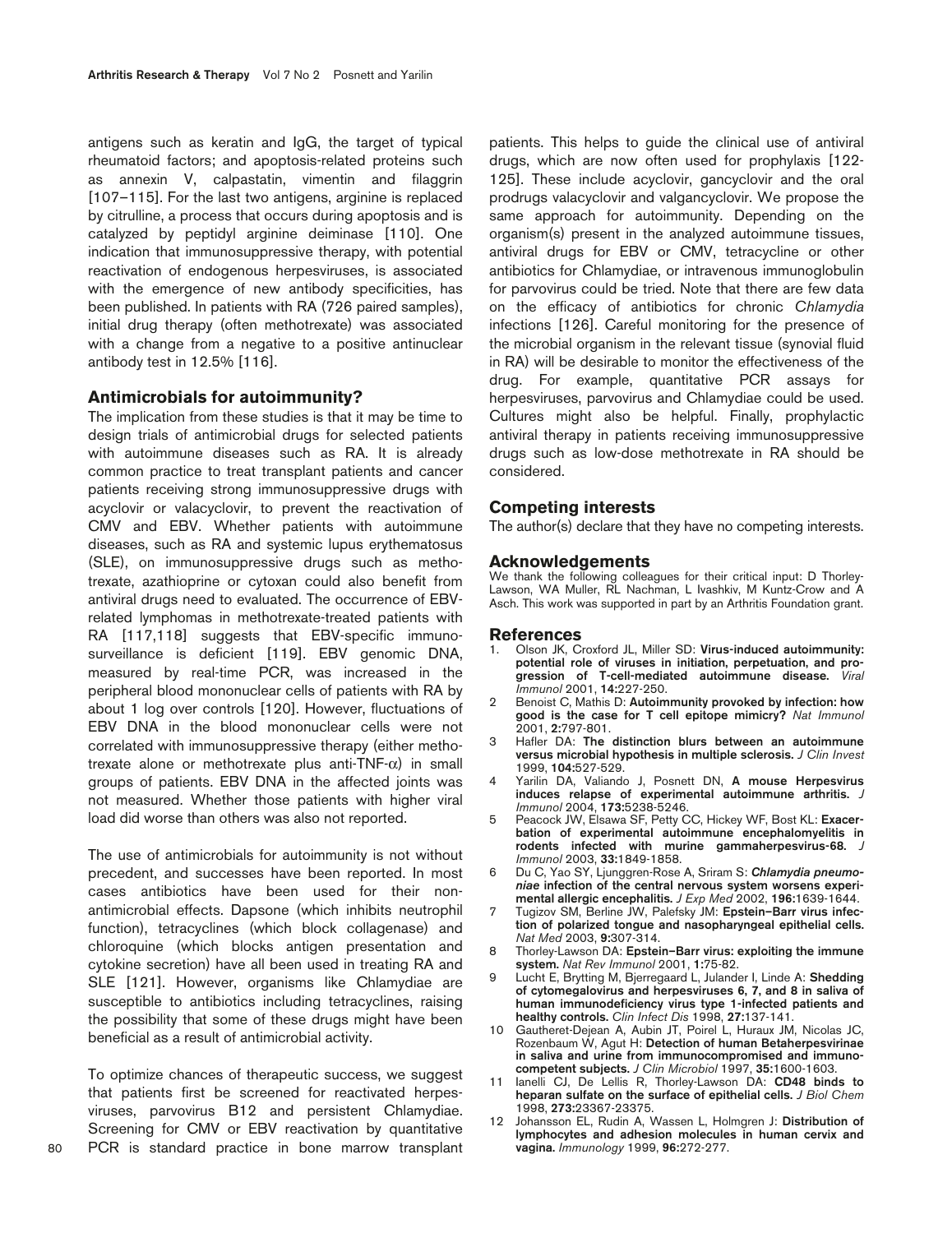- 13 Krieger JN, Ross SO, Riley DE: **Chronic prostatitis: epidemiology and role of infection.** *Urology* 2002, **60:**8-12.
- 14 Billis A, Magna LA: **Inflammatory atrophy of the prostate. Prevalence and significance.** *Arch Pathol Lab Med* 2003, **127:** 840-844.
- 15 Nickel JC, Downey J, Young I, Boag S: **Asymptomatic inflammation and/or infection in benign prostatic hyperplasia.** *BJU Int* 1999, **84:**976-981.
- 16 Harrison JD, Epivatianos A, Bhatia SN: **Role of microliths in the aetiology of chronic submandibular sialadenitis: a clinicopathological investigation of 154 cases.** *Histopathology* 1997, **31:**237-251.
- 17 Roth MD, Arora A, Barsky SH, Kleerup EC, Simmons M, Tashkin DP: **Airway inflammation in young marijuana and tobacco smokers.** *Am J Respir Crit Care Med* 1998, **157:**928-937.
- 18 Sherwin RP, Richters V, Everson RB, Richters A: **Chronic glandular bronchitis in young individuals residing in a metropolitan area.** *Virchows Arch* 1998, **433:**341-348.
- 19 Joseph AM, Babcock GJ, Thorley-Lawson DA: **EBV persistence involves strict selection of latently infected B cells.** *J Immunol* 2000, **165:**2975-2981.
- 20. Decker LL, Klaman LD, Thorley-Lawson DA: **Detection of the latent form of Epstein–Barr virus DNA in the peripheral blood of healthy individuals.** *J Virol* 1996, **70:**3286-3289.
- 21. Deacon EM, Matthews JB, Potts AJ, Hamburger J, Bevan IS, Young LS: **Detection of Epstein–Barr virus antigens and DNA in major and minor salivary glands using immunocytochemistry and polymerase chain reaction: possible relationship with Sjogren's syndrome.** *J Pathol* 1991, **163:**351-360.
- 22. Jones K, Rivera C, Sgadari C, Franklin J, Max EE, Bhatia K, Tosato G: **Infection of human endothelial cells with Epstein–Barr virus.** *J Exp Med* 1995, **182:**1213-1221.
- 23. Lindhout E, Lakeman A, Mevissen ML, de Groot C: **Functionally active Epstein–Barr virus-transformed follicular dendritic celllike cell lines.** *J Exp Med* 1994, **179:**1173-1184.
- 24. Lay JD, Tsao CJ, Chen JY, Kadin ME, Su IJ: **Upregulation of tumor necrosis factor-alpha gene by Epstein–Barr virus and activation of macrophages in Epstein–Barr virus-infected T cells in the pathogenesis of hemophagocytic syndrome.** *J Clin Invest* 1997, **100:**1969-1979.
- 25. McClain KL, Leach CT, Jenson HB, Joshi VV, Pollock BH, Parmley RT, Di Carlo FJ, Chadwick EG, Murphy SB: **Association of Epstein–Barr virus with leiomyosarcomas in children with AIDS.** *N Engl J Med* 1995, **332:**12-18.
- 26. Koide J, Takada K, Sugiura M, Sekine H, Ito T, Saito K, Mori S, Takeuchi T, Uchida S, Abe T: **Spontaneous establishement of an Epstein–Barr virus infected fibroblast line from the synovial tissue of a rheumatoid arthritis patient.** *J Virol* 1997, **71:** 2478-2481.
- 27. Takeda T, Mizugaki Y, Matsubara L, Imai S, Koike T, Takada K: **Lytic Epstein–Barr virus infection in the synovial tissue of patients with rheumatoid arthritis.** *Arthritis Rheum* 2000, **43:** 1218-1225.
- 28. Saal JG, Krimmel M, Steidle M, Gerneth F, Wagner S, Fritz P, Koch S, Zacher J, Sell S, Einsele H, *et al.*: **Synovial Epstein–Barr virus infection increases the risk of rheumatoid arthritis in individuals with the shared HLA-DR4 epitope.** *Arthritis Rheum* 1999, **42:**1485-1496.
- 29. Soderberg-Naucler C, Fish KN, Nelson JA: **Reactivation of latent human cytomegalovirus by allogeneic stimulation of blood cells from healthy donors.** *Cell* 1997, **91:**119-126.
- 30. Jarvis MA, Nelson JA: **Human cytomegalovirus persistence and latency in endothelial cells and macrophages.** *Curr Opin Microbiol* 2002, **5:**403-407.
- 31. Kondo K, Xu J, Mocarski ES: **Human cytomegalovirus latent gene expression in granulocyte-macrophage progenitors in culture and in seropositive individuals.** *Proc Natl Acad Sci USA* 1996, **93:**11137-11142.
- 32. Slobedman B, Mocarski ES: **Quantitative analysis of latent human cytomegalovirus.** *J Virol* 1999, **73:**4806-4812.
- 33. Halary F, Amara A, Lortat-Jacob H, Messerle M, Delaunay T, Houles C, Fieschi F, Arenzana-Seisdedos F, Moreau JF, Dechanet-Merville J: **Human cytomegalovirus binding to DC-SIGN is required for dendritic cell infection and target cell trans-infection.** *Immunity* 2002, **17:**653-664.
- 34. Raftery MJ, Schwab M, Eibert SM, Samstag Y, Walczak H, Schonrich G: **Targeting the function of mature dendritic cells**

**by human cytomegalovirus: a multilayered viral defense strategy.** *Immunity* 2001, **15:**997-1009.

- 35. Hummel M, Abecassis MM: **A model for reactivation of CMV from latency.** *J Clin Virol* 2002, **Suppl 2:**123-136.
- 36. Forbes BA: **Acquisition of cytomegalovirus infection: an update.** *Clin Microbiol Rev* 1989, **2:**204-216.
- 37. Ho M: **Epidemiology of cytomegalovirus infections.** *Rev Infect Dis* 1990, **12** (Suppl 7):701-710.
- 38. Streblow DN, Nelson JA: **Models of HCMV latency and reactivation.** *Trends Microbiol* 2003, **11:**293-295.
- 39. Reddehase MJ, Podlech J, Grzimek NK: **Mouse models of cytomegalovirus latency: overview.** *J Clin Virol* 2002, **Suppl 2:** 23-36.
- 40. Saederup N, Mocarski ES Jr: **Fatal attraction: cytomegalovirusencoded chemokine homologs.** *Curr Top Microbiol Immunol* 2002, **269:**235-256.
- 41. Saederup N, Aguirre SA, Sparer TE, Bouley DM, Mocarski ES: **Murine cytomegalovirus CC chemokine homolog MCK-2 (m131-129) is a determinant of dissemination that increases inflammation at initial sites of infection.** *J Virol* 2001, **75:**9966- 9976.
- 42. Kondo K, Kondo T, Okuno T, Takahashi M, Yamanishi K: **Latent human herpesvirus 6 infection of human monocytes/ macrophages.** *J Gen Virol* 1991, **72:**1401-1408.
- 43. Kondo K, Kondo T, Shimada K, Amo K, Miyagawa H, Yamanishi K: **Strong interaction between human herpesvirus 6 and peripheral blood monocytes/macrophages during acute infection.** *J Med Virol* 2002, **67:**364-369.
- 44. Luppi M, Barozzi P, Morris C, Maiorana A, Garber R, Bonacorsi G, Donelli A, Marasca R, Tabilio A, Torelli G: **Human herpesvirus 6 latently infects early bone marrow progenitors in vivo.** *J Virol* 1999, **73:**754-759.
- 45. Lusso P: **Human herpesvirus 6 (HHV-6).** *Antiviral Res* 1996, **31:** 1-21.
- 46. Levy JA, Ferro F, Greenspan D, Lennette ET: **Frequent isolation of HHV-6 from saliva and high seroprevalence of the virus in the population.** *Lancet* 1990, **335:**1047-1050.
- 47. Fox JD, Briggs M, Ward PA, Tedder RS: **Human herpesvirus 6 in salivary glands.** *Lancet* 1990, **336:**590-593.
- 48. Di Luca D, Mirandola P, Ravaioli T, Dolcetti R, Frigatti A, Bovenzi P, Sighinolfi L, Monini P, Cassai E: **Human herpesviruses 6 and 7 in salivary glands and shedding in saliva of healthy and human immunodeficiency virus positive individuals.** *J Med Virol* 1995, **45:**462-468.
- 49. Black JB, Pellett PE: **Human herpesvirus 7**. *Rev Med Virol* 1999, **9:**245-262.
- 50. Mirandola P, Secchiero P, Pierpaoli S, Visani G, Zamai L, Vitale M, Capitani S, Zauli G: **Infection of CD34+ hematopoietic progenitor cells by human herpesvirus 7 (HHV-7)**. *Blood* 2000, **96:**126-131.
- 51. Kempf W, Adams V, Wey N, Moos R, Schmid M, Avitabile E, Campadelli-Fiume G: **CD68+ cells of monocyte/macrophage lineage in the environment of AIDS-associated and classicsporadic Kaposi sarcoma are singly or doubly infected with human herpesviruses 7 and 6B.** *Proc Natl Acad Sci USA* 1997, **94:**7600-7605.
- 52. Sada E, Yasukawa M, Ito C, Takeda A, Shiosaka T, Tanioka H, Fujita S: **Detection of human herpesvirus 6 and human herpesvirus 7 in the submandibular gland, parotid gland, and lip salivary gland by PCR.** *J Clin Microbiol* 1996, **34:**2320-2321.
- 53. Lautenschlager I, Lappalainen M, Linnavuori K, Suni J, Hockerstedt K: **CMV infection is usually associated with concurrent HHV-6 and HHV-7 antigenemia in liver transplant patients.** *J Clin Virol* 2002, **Suppl 2:**S57-S61.
- 54. Monini P, Colombini S, Sturzl M, Goletti D, Cafaro A, Sgadari C, Butto S, Franco M, Leone P, Fais S, *et al.*: **Reactivation and persistence of human herpesvirus-8 infection in B cells and monocytes by Th-1 cytokines increased in Kaposi's sarcoma.** *Blood* 1999, **93:**4044-4058.
- 55. Blasig C, Zietz C, Haar B, Neipel F, Esser S, Brockmeyer NH, Tschachler E, Colombini S, Ensoli B, Sturzl M: **Monocytes in Kaposi's sarcoma lesions are productively infected by human herpesvirus 8.** *J Virol* 1997, **71:**7963-7968.
- 56. Pauk J, Huang ML, Brodie SJ, Wald A, Koelle DM, Schacker T, Celum C, Selke S, Corey L: **Mucosal shedding of human herpesvirus 8 in men.** *N Engl J Med* 2000, **343:**1369-1377.
- 57. Morrison RP: **New insights into a persistent problem chlamydial infections.** *J Clin Invest* 2003, **111:**1647-1649.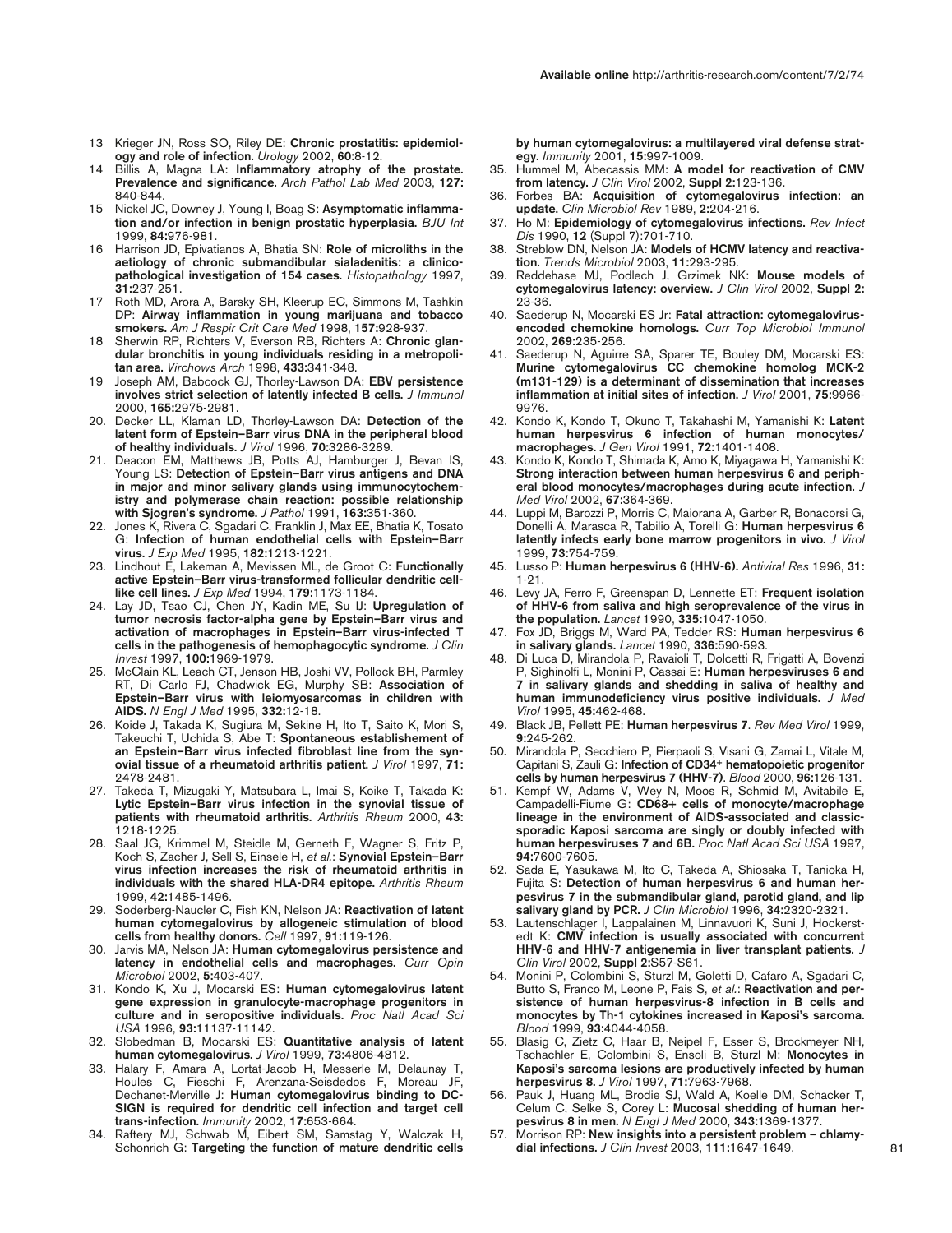- 58. Cotter TW, Miranpuri GS, Ramsey KH, Poulsen CE, Byrne GI: **Reactivation of chlamydial genital tract infection in mice.** *Infect Immun* 1997, **65:**2067-2073.
- 59. Koehler L, Nettelnbreker E, Hudson AP, Ott N, Gerard HC, Branigan PJ, Schumacher HR, Drommer W, Zeidler H: **Ultrastructural and molecular analyses of the persistence of** *Chlamydia trachomatis* **(serovar K) in human monocytes.** *Microb Pathog* 1997, **22:**133-142.
- 60. Villareal C, Whittum-Hudson JA, Hudson AP: **Persistent Chlamydiae and chronic arthritis.** *Arthritis Res* 2002, **4:**5-9.
- 61. Rottenberg ME, Gigliotti-Rothfuchs A, Wigzell H: **The role of IFN-gamma in the outcome of chlamydial infection.** *Curr Opin Immunol* 2002, **14:**444-451.
- 62. Caldwell HD, Wood H, Crane D, Bailey R, Jones RB, Mabey D, Maclean I, Mohammed Z, Peeling R, Roshick C, *et al.*: **Polymorphisms in** *Chlamydia trachomatis* **tryptophan synthase genes differentiate between genital and ocular isolates.** *J Clin Invest* 2003, **111:**1757-1769.
- 63. Cotter TW, Ramsey KH, Miranpuri GS, Poulsen CE, Byrne GI: **Dissemination of** *Chlamydia trachomatis* **chronic genital tract infection in gamma interferon gene knockout mice.** *Infect Immun* 1997, **65:**2145-2152.
- 64. Schumacher HR: **Reactive arthritis.** *Rheum Dis Clin North Am* 1998, **24:**261-273.
- 65. Gerard HC, Wang Z, Whittum-Hudson JA, El-Gabalawy H, Goldbach-Mansky R, Bardin T, Schumacher HR, Hudson AP: **Cytokine and chemokine mRNA produced in synovial tissue chronically infected with** *Chlamydia trachomatis* **and** *C. pneumoniae***.** *J Rheumatol* 2002, **29:**1827-1835.
- 66. Young NS: **Parvoviruses.** In *Fields Virology*. 3rd edition. Edited by Fields BN, Knipe DM, Howley PM. Philadelphia: Lippincott-Raven; 1995:2199-2220.
- 67. Young NS, Brown KE: **Mechanisms of disease: parvovirus B19.** *N Engl J Med* 2004, **350:**586-597.
- 68. Cossart YE, Field AM, Cant B, Widdows D: **Parvovirus-like particles in human sera.** *Lancet* 1975, **i:**72-73.
- 69. Cassinotti P, Burtonboy G, Fopp M, Siegl G: **Evidence for persistence of human parvovirus B19 DNA in bone marrow.** *J Med Virol* 1997, **53:**229-232.
- 70. Kerr JR, Curran MD, Moore JE, Coyle PV, Ferguson WP: **Persistent parvovirus B19 infection.** *Lancet* 1995, **345:**1118.
- 71. Musiani M, Zerbini M, Gentilomi G, Rodorigo G, De Rosa V, Gibellini D, Venturoli S, Gallinella G: **Persistent B19 parvovirus infections in haemophilic HIV-1 infected patients.** *J Med Virol* 1995, **46:**103-108.
- 72. Cotmore SF, Tattersall P: **The autonomously replicating parvoviruses of vertebrates.** *Adv Virus Res* 1987, **33:**91-174.
- 73. Foto F, Saag KG, Scharosch LL, Howard EJ, Naides SJ: **Parvovirus B19-specific DNA in bone marrow from B19 arthropathy patients: evidence for B19 virus persistence.** *J Infect Dis* 1993, **167:**744-748.
- 74. Saal JG, Steidle M, Einsele H, Muller CA, Fritz P, Zacher J: **Persistence of B19 parvovirus in synovial membranes of patients with rheumatoid arthritis.** *Rheumatol Int* 1992, **12:**147-151.
- 75. Soderlund M, von Essen R, Haapasaari J, Kiistala U, Kiviluoto O, Hedman K: **Persistence of parvovirus B19 DNA in synovial membranes of young patients with and without chronic arthropathy.** *Lancet* 1997, **349:**1063-1065.
- 76. Kerr JR, Cartron JP, Curran MD, Moore JE, Elliott JR, Mollan RA: **A study of the role of parvovirus B19 in rheumatoid arthritis.** *Br J Rheumatol* 1995, **34:**809-813.
- 77. Nikkari S, Lappalainen H, Saario R, Lammintausta K, Kotilainen P: **Detection of parvovirus B19 in skin biopsy, serum, and bone marrow of a patient with fever, rash, and polyarthritis followed by pneumonia, pericardial effusion, and hepatitis.** *Eur J Clin Microbiol Infect Dis* 1996, **15:**954-957.
- 78. Takasawa N, Munakata Y, Ishii KK, Takahashi Y, Takahashi M, Fu Y, Ishii T, Fujii H, Saito T, Takano H, *et al.*: **Human parvovirus B19 transgenic mice become susceptible to polyarthritis.** *J Immunol* 2004, **173:**4675-4683.
- 79. Lunardi C, Tiso M, Borgato L, Nanni L, Millo R, De Sandre G, Severi AB, Puccetti A: **Chronic parvovirus B19 infection induces the production of anti-virus antibodies with autoantigen binding properties.** *Eur J Immunol* 1998, **28:**936-948.
- 80. Wagner AD, Goronzy JJ, Matteson EL, Weyand CM: **Systemic monocyte and T-cell activation in a patient with human parvovirus B19 infection.** *Mayo Clin Proc* 1995, **70:**261-265.
- 81. Kerr JR, Barah F, Chiswick ML, McDonnell GV, Smith J, Chapman MD, Bingham JB, Kelleher P, Sheppard MN: **Evidence for the role of demyelination, HLA-DR alleles, and cytokines in the pathogenesis of parvovirus B19 meningoencephalitis and its sequelae.** *J Neurol Neurosurg Psychiatry* 2002, **73:**739-746.
- 82. Barash J, Dushnitzki D, Barak Y, Miron S, Hahn T: **Tumor necrosis factor (TNF)alpha and its soluble receptor (sTNFR) p75 during acute human parvovirus B19 infection in children.** *Immunol Lett* 2003, **88:**109-112.
- 83. Li Y, Sun GR, Tumang JR, Crow MK, Friedman SM: **CDR3 sequence motifs shared by oligoclonal rheumatoid arthritis synovial T cells. Evidence for an antigen-driven response.** *J Clin Invest* 1994, **94:**2525-2531.
- 84. Curran SA, Fitzgerald OM, Costello PJ, Selby JM, Kane DJ, Bresnihan B, Winchester RJ: **Nucleotide sequencing of psoriatic arthritis tissue before and during methotrexate administration reveals a complex inflammatory T cell infiltrate with very few clones exhibiting features suggesting they are likely to drive the inflammatory process.** *J Immunol* 2004, **172:**1935-1944.
- 85. David-Ameline J, Lim A, Davodeau F, Peyrat MA, Berthelot JM, Semama G, Pannetier C, Gaschet J, Yie H, Even J, *et al.*: **Selection of T cells reactive against autologous B lymphoblastoid cells during chronic rheumatoid arthritis.** *J Immunol* 1996, **157:** 4697-4706.
- 86. Scotet E, David-Ameline J, Peyrat M-A, Moreau-Aubry A, Pinczon D, Lim A, Even J, Semana G, Berthelot J-M, Reathnach R, *et al.*: **T cell response to Epstein–Barr virus transactivators in chronic rheumatoid arthritis.** *J Exp Med* 1996, **184:**1791-1800.
- 87. Tan LC, Mowat AG, Fazou C, Rostron T, Roskell H, Dunbar PR, Tournay C, Romagne F, Peyrat MA, Houssaint E, *et al.*: **Specificity of T cells in synovial fluid: high frequencies of CD8+ T cells that are specific for certain viral epitopes.** *Arthritis Res* 2000, **2:**154-164.
- 88. Fazou C, Yang H, McMichael AJ, Callan MF: **Epitope specificity of clonally expanded populations of CD8+ T cells found within the joints of patients with inflammatory arthritis.** *Arthritis Rheum* 2001, **44:**2038-2045.
- 89. Scotet E, Peyrat MA, Saulquin X, Retiere C, Couedel C, Davodeau F, Dulphy N, Toubert A, Bignon JD, Lim A, *et al.*: **Frequent enrichment for CD8 T cells reactive against common herpes viruses in chronic inflammatory lesions: towards a reassessment of the physiopathological significance of T cell clonal expansions found in autoimmune inflammatory processes.** *Eur J Immunol* 1999, **29:**973-985.
- 90. Berti R, Soldan SS, Akhyani N, McFarland HF, Jacobson S: **Extended observations on the association of HHV-6 and multiple sclerosis.** *J Neurovirol* 2000, **Suppl 2:**S85-S87.
- 91. Swanborg RH, Whittum-Hudson JA, Hudson AP: **Infectious agents and multiple sclerosis – are** *Chlamydia pneumoniae* **and human herpes virus 6 involved?** *J Neuroimmunol* 2003, **136:**1-8.
- 92. Newkirk MM, Watanabe Duffy KN, Leclerc J, Lambert N, Shiroky JB: **Detection of cytomegalovirus, Epstein–Barr virus and herpes virus-6 in patients with rheumatoid arthritis with or without Sjogren's syndrome.** *Br J Rheumatol* 1994, **33:**317-322.
- 93. Newkirk MM, Shiroky JB, Johnson N, Danoff D, Isenberg DA, Shustik C, Pearson GR: **Rheumatic disease patients, prone to Sjogren's syndrome and/or lymphoma, mount an antibody response to BHRF1, the Epstein–Barr viral homologue of BCL-2.** *Br J Rheumatol* 1996, **35:**1075-1081.
- Edinger JW, Bonneville M, Scotet E, Houssaint E, Schumacher HR, Posnett DN: **EBV gene expression not altered in rheumatoid synovia despite the presence of EBV antigen-specific T cell clones.** *J Immunology* 1998, **162:**3694-3701.
- 95. Mehraein Y, Lennerz C, Ehlhardt S, Remberger K, Ojak A, Zang KD: **Latent Epstein–Barr virus (EBV) infection and cytomegalovirus (CMV) infection in synovial tissue of autoimmune chronic arthritis determined by RNA- and DNA- in situ hybridization.** *Mod Pathol* 2004, **17:**781-789.
- 96. Gordon PA, George J, Khamashta MA, Harats D, Hughes G, Shoenfeld Y: **Atherosclerosis and autoimmunity.** *Lupus* 2001, **10:**249-252.
- 97. Shi Y, Tokunaga O: **Herpesvirus (HSV-1, EBV and CMV) infections in atherosclerotic compared with non-atherosclerotic aortic tissue.** *Pathol Int* 2002, **52:**31-39.
- 98. Belland RJ, Ouellette SP, Gieffers J, Byrne GI: *Chlamydia pneumoniae* **and atherosclerosis.** *Cell Microbiol* 2004, **6:**117-127.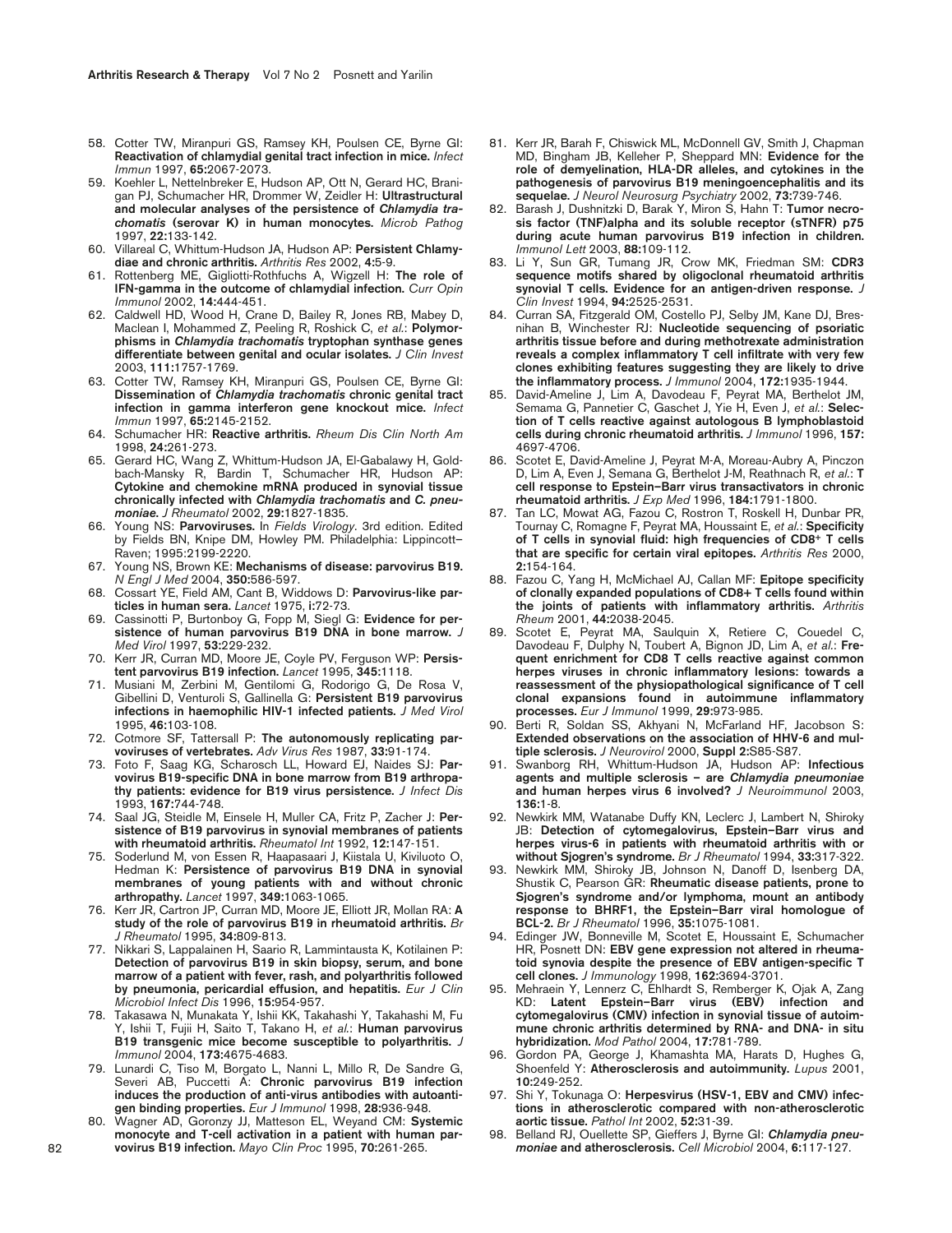- 99. Fabricant CG, Fabricant J: **Atherosclerosis induced by infection with Marek's disease herpesvirus in chickens.** *Am Heart J* 1999, **138:**S465-S468.
- 100. Alber DG, Powell KL, Vallance P, Goodwin DA, Grahame-Clarke C: **Herpesvirus infection accelerates atherosclerosis in the apolipoprotein E-deficient mouse.** *Circulation* 2000, **102:**779-785.
- 101. Kleer CG, Tseng MD, Gutsch DE, Rochford RA, Wu Z, Joynt LK, Helvie MA, Chang T, Van Golen KL, Merajver SD: **Detection of Epstein–Barr virus in rapidly growing fibroadenomas of the breast in immunosuppressed hosts.** *Mod Pathol* 2002, **15:**759- 764.
- 102. Papageorgiou PS, Sorokin C, Kouzoutzakoglou K, Glade PR: **Herpes-like Epstein–Barr virus in leprosy.** *Nature* 1971, **231:** 47-49.
- 103. Papageorgiou PS, Sorokin CF, Kouzoutzakoglou K, Bonforte RJ, Workman PL, Glade PR: **Host responses to Epstein–Barr virus and cytomegalovirus infection in leprosy.** *Infect Immun* 1973, **7:**620-624.
- 104. Kouskoff V, Korganow AS, Duchatelle V, Degott C, Benoist C, Mathis D: **Organ-specific disease provoked by systemic autoimmunity.** *Cell* 1996, **87:**811-822.
- 105. Horwitz MS, Bradley LM, Harbertson J, Krahl T, Lee J, Sarvetnick N: **Diabetes induced by Coxsackie virus: initiation by bystander damage and not molecular mimicry.** *Nat Med* 1998, **4:**781-785.
- 106. Horwitz MS, Ilic A, Fine C, Rodriguez E, Sarvetnick N: **Presented antigen from damaged pancreatic beta cells activates autoreactive T cells in virus-mediated autoimmune diabetes.** *J Clin Invest* 2002, **109:**79-87.
- 107. Rodriguez-Garcia MI, Fernandez JA, Rodriguez A, Fernandez MP, Gutierrez C, Torre-Alonso JC: **Annexin V autoantibodies in rheumatoid arthritis.** *Ann Rheum Dis* 1996 **55:**895-900.
- 108. Lettesjo H, Nordstrom E, Strom H, Moller E: **Autoantibody patterns in synovial fluids from patients with rheumatoid arthritis or other arthritic lesions.** *Scand J Immunol* 1998, **48:**293-299.
- 109. Goldbach-Mansky R, Lee J, McCoy A, Hoxworth J, Yarboro C, Smolen JS, Steiner G, Rosen A, Zhang C, Menard HA, Zhou, *et al.*: **Rheumatoid arthritis associated autoantibodies in patients with synovitis of recent onset.** *Arthritis Res* 2000, **2:**236-243.
- 110. Van Venrooij WJ, Pruijn GJ: **Citrullination: a small change for a protein with great consequences for rheumatoid arthritis.** *Arthritis Res* 2003, **2:**249-251.
- 111. Shrivastav M, Mittal B, Aggarwal A, Misra R: **Autoantibodies against cytoskeletal proteins in rheumatoid arthritis.** *Clin Rheumatol* 2002, **21:**505-510.
- 112. Smolen JS, Hassfeld W, Graninger W, Steiner G: **Antibodies to antinuclear subsets in systemic lupus erythematosus and rheumatoid arthritis.** *Clin Exp Rheumatol* 1990, **Suppl 5:**41-44.
- 113. Menard HA, Lapointe E, Rochdi MD, Zhou ZJ**: Insights into rheumatoid arthritis derived from the Sa immune system.** *Arthritis Res* 2000, **2:**429-432.
- 114. Brito J, Biamonti G, Caporali R, Montecucco C: **Autoantibodies to human nuclear lamin B2 protein. Epitope specificity in different autoimmune diseases.** *J Immunol* 1994, **153:**2268- 2277.
- 115. Konstantinov K, Halberg P, Wiik A, Hoier-Madsen M, Wantzin P, Ullman S, Galcheva-Gargova Z: **Clinical manifestations in patients with autoantibodies specific for nuclear lamin proteins.** *Clin Immunol Immunopathol* 1992, **62:**112-118.
- 116. Paulus HE, Wiesner J, Bulpitt KJ, Patnaik M, Law J, Park GS, Wong WK: **Autoantibodies in early seropositive rheumatoid arthritis, before and during disease modifying antirheumatic drug treatment.** *J Rheumatol* 2002, **29:**2513-2520.
- 117. Kamel OW: **Iatrogenic lymphoproliferative disorders in nontransplantation settings.** *Semin Diagn Pathol* 1997, **14:**27-34.
- 118. Mariette X, Cazals-Hatem D, Warszawki J, Liote F, Balandraud N, Sibilia J: **Lymphomas in rheumatoid arthritis patients treated with methotrexate: a 3-year prospective study in France.** *Blood* 2002, **99:**3909-3915.
- 119. Callan MFC: **Epstein–Barr virus, arthritis, and the development of lymphoma in arthritis patients.** *Curr Opin Rheumatol* 2004, **16:**399-405.
- 120. Balandraud N, Meynard JB, Auger I, Sovran H, Mugnier B, Reviron D, Roudier J, Roudier C: **Epstein–Barr virus load in the peripheral blood of patients with rheumatoid arthritis: accurate quantification using real-time polymerase chain reaction.** *Arthritis Rheum* 2003, **48:**1223-1228.
- 121. Mottram PL: **Past, present and future drug treatment for rheumatoid arthritis and systemic lupus erythematosus.** *Immunol Cell Biol* 2003, **81:**350-353.
- 122. Slifkin MS, Doron S, Snydman DR: **Viral prophylaxis in organ transplant patients.** *Drugs* 2004, **64:**2763-2792.
- 123. Pereyra F, Rubin RH: **Prevention and treatment of cytomegalovirus infection in solid organ transplant recipients.** *Curr Opin Infect Dis* 2004, **17:**357-361.
- 124. Boeckh M, Nichols WG, Papanicolaou G, Rubin R, Wingard JR, Zaia J: **Cytomegalovirus in hematopoietic stem cell transplant recipients: Current status, known challenges, and future strategies.** *Biol Blood Marrow Transplant* 2003, **9:**543-558.
- 125. Griffiths PD: **Tomorrow's challenges for herpesvirus management: potential applications of valacyclovir.** *J Infect Dis* 2002, **Suppl 1:**131-137.
- 126. Hammerschlag MR: **Advances in the management of** *Chlamydia pneumoniae* **infections.** *Expert Rev Anti Infect Ther* 2003, **1:** 493-503.
- 127. Kang I, Quan T, Nolasco H, Park SH, Hong MS, Crouch J, Pamer EG, Howe JG, Craft J: **Defective control of latent Epstein–Barr virus infection in systemic lupus erythematosus.** *J Immunol* 2004, **172:**1287-1294.
- 128. Kang I, Park SH: **Infectious complications in SLE after immunosuppressive therapies.** *Curr Opin Rheumatol* 2003, **15:** 528-534.
- 129. James JA, Neas BR, Moser KL, Hall T, Bruner GR, Sestak AL, Harley JB: **Systemic lupus erythematosus in adults is associated with previous Epstein–Barr virus exposure.** *Arthritis Rheum* 2003, **44:**1122-1126.
- 130. Louthrenoo W, Kasitanon N, Mahanuphab P, Bhoopat L, Thongprasert S: **Kaposi's sarcoma in rheumatic diseases.** *Semin Arthritis Rheum* 2003, **32:**326-333.
- 131. Iwasaki T, Satodate R, Masuda T, Kurata T, Hondo R: **An immunofluorescent study of generalized infection of human cytomegalovirus in a patient with systemic lupus erythematosus.** *Acta Pathol Jpn* 1984, **34:**869-874.
- 132. Bulpitt KJ, Brahn E: **Systemic lupus erythematosus and concurrent cytomegalovirus vasculitis: diagnosis by antemortem skin biopsy.** *J Rheumatology* 1989, **16:**677-680.
- 133. Tsai YT, Chiang BL, Kao YF, Hsieh KH: **Detection of Epstein–Barr virus and cytomegalovirus genome in white blood cells from patients with juvenile rheumatoid arthritis and childhood systemic lupus erythematosus.** *Int Arch Allergy Immunol* 1995, **106:**235-240.
- 134. Gerard HC, Schumacher HR, El-Gabalawy H, Goldbach-Mansky R, Hudson AP: *Chlamydia pneumoniae* **present in the human synovium are viable and metabolically active.** *Microb Pathog* 2000, **29:**17-24.
- 135. Perrot S, Calvez V, Escande JP, Dupin N, Marcelin AG: **Prevalences of herpesviruses DNA sequences in salivary gland biopsies from primary and secondary Sjogren's syndrome using degenerated consensus PCR primers.** *J Clin Virol* 2003, **28:**165-168.
- 136. Fillet AM, Raguin G, Agut H, Boisnic S, Agbo-Godeau S, Robert C: **Evidence of human herpesvirus 6 in Sjogren syndrome and sarcoidosis.** *Eur J Clin Microbiol Infect Dis* 1992, **11:**564-566.
- 137. Bowles NE, Ni J, Kearney DL, Pauschinger M, Schultheiss HP, McCarthy R, Hare J, Bricker JT, Bowles KR, Towbin JA: **Detection of viruses in myocardial tissues by polymerase chain reaction. evidence of adenovirus as a common cause of myocarditis in children and adults.** *J Am Coll Cardiol* 2003, **42:**466-472.
- 138. Cioc AM, Nuovo GJ: **Histologic and in situ viral findings in the myocardium in cases of sudden, unexpected death.** *Mod Pathol* 2002, **15:**914-922.
- 139. Schonian U, Crombach M, Maser S, Maisch B: **Cytomegalovirus-associated heart muscle disease.** *Eur Heart J* 1995, **Suppl O:**46-49.
- 140. Sriram S, Stratton CW, Yao S, Tharp A, Ding L, Bannan JD, Mitchell WM: *Chlamydia pneumoniae* **infection of the central nervous system in multiple sclerosis.** *Ann Neur* 1999, **46:**6-14.
- 141 Gieffers J, Pohl D, Treib J, Dittmann R, Stephan C, Klotz K, Hanefeld F, Solbach W, Haass A, Maass M: **Presence of** *Chlamydia pneumoniae* **DNA in the cerebral spinal fluid is a common phenomenon in a variety of neurological diseases and not restricted to multiple sclerosis**. *Ann Neurol* 2001, **49:**585-589.
- 142. Simmons A: **Herpesvirus and multiple sclerosis.** *Herpes* 2001, **8:**60-63.